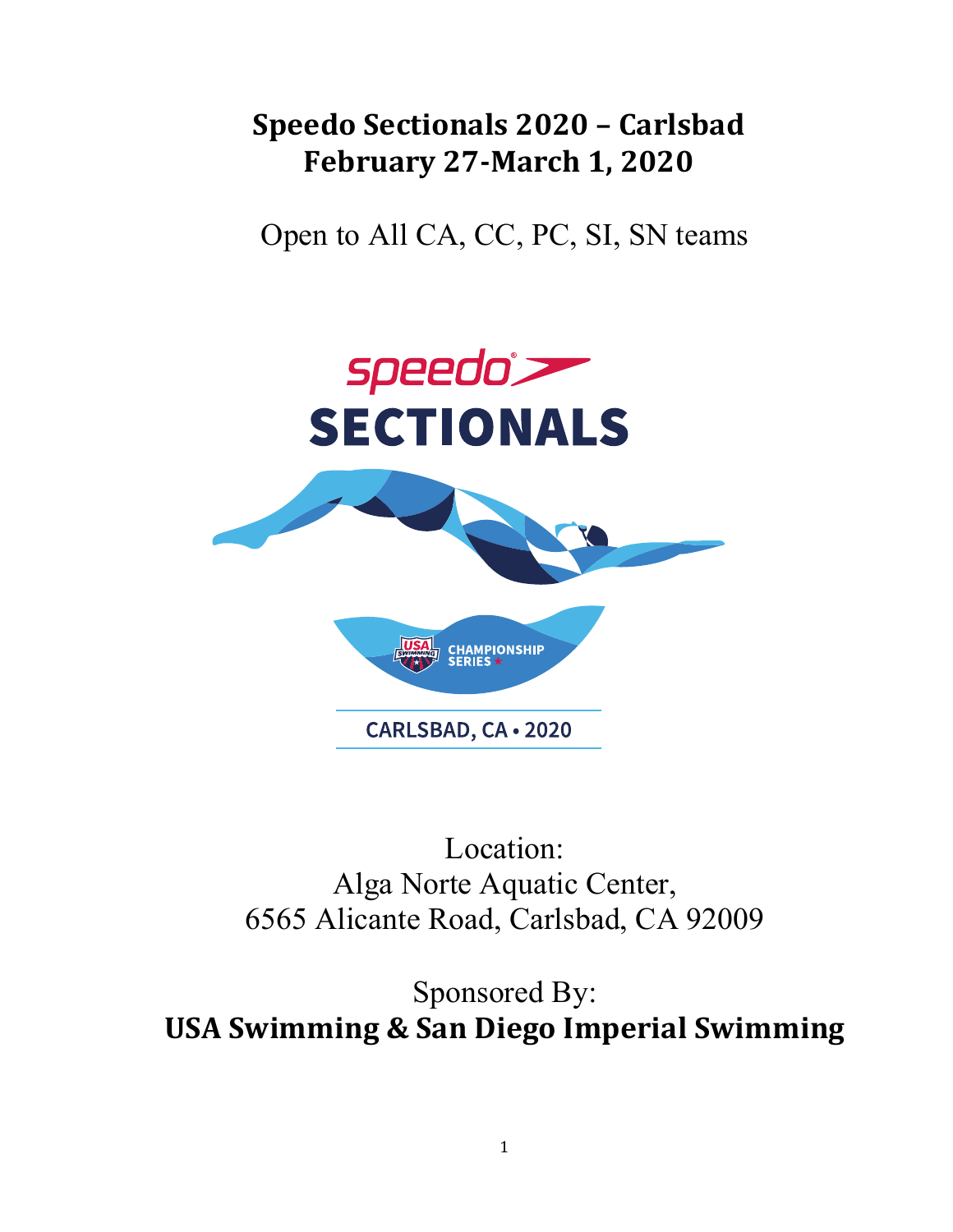# Hosted By: **North Coast Aquatics (NCA)**

## **Speedo Sectionals 2020 – Carlsbad California-Nevada March Championship**

SANCTIONED BY: SAN DIEGO IMPERIAL SWIMMING/USA SWIMMING **SANCTION #: SI 20-09 Held Under the Sanction of USA Swimming SPONSORED BY: San Diego Imperial & NCA DATES OF MEET: February 27-March 1, 2020 HEATS & FINALS WARM UPS: Thursday, February 27 2:30 p.m. Friday, Saturday, Sunday 7:00 a.m.**

**START TIMES: Prelims 8:30 am Finals: February 27, 2020 4:00 p.m. February 28-March 1, 2020 5:00 p.m.**

**ENTRIES CLOSE on Wednesday, February 19, 2020 at 11:59 pm** 

**Meet Referee: Niffey Carmody** niffeycarmody@sbcglobal.net **Meet Director: Kristyn Evans, coachkristyn@ncaswim.com (512) 529-7994 Entry Chair: Mary Redmond office@si-swimming.com** 

#### **Open to: CA, CC, PC, SI, SN athletes**

**POOL:** Alga Norte Aquatic Center, 6565 Alicante Road, Carlsbad, CA 92009

**DIRECTIONS:** From the North, Take I-5 South, Exit Palomar Airport Road, right on El Camino, Left on Town Garden Road and then Right on to Alicante Road. The pool will be located on your right.

From the South, take I-5 North, Exit La Costa. Exit Right on to La Costa, then Left on to El Camino. Turn R on Poinsettia Lane and Left on Alicante Road. The pool will be located on your left. Parking will be free.

**COURSE:** Alga Norte Aquatic Center, 6565 Alicante Rd, Carlsbad, CA 92009. Phone (760) 268- 4777. 10 lane, 25 yard course with additional warm-up/down lanes. Colorado timing. The minimum water depth, measured in accordance with Article 103.2.3, is 14 feet, 0 inches at the start end and 7 feet, 0 inches at the turn end. The competition course has been certified in accordance with Article  $104.2.2C(4)$ .

**ELIGIBILITY:** Open to athletes in Central California, Pacific, Southern California, San Diego/Imperial and Sierra Nevada Swimming who hold 2020 USA Swimming *membership*. Entries accepted by OME ONLY. Relay-only swimmers MUST be included in the team electronic entry file. Please designate unattached swimmers 'UN'. All TEAMS must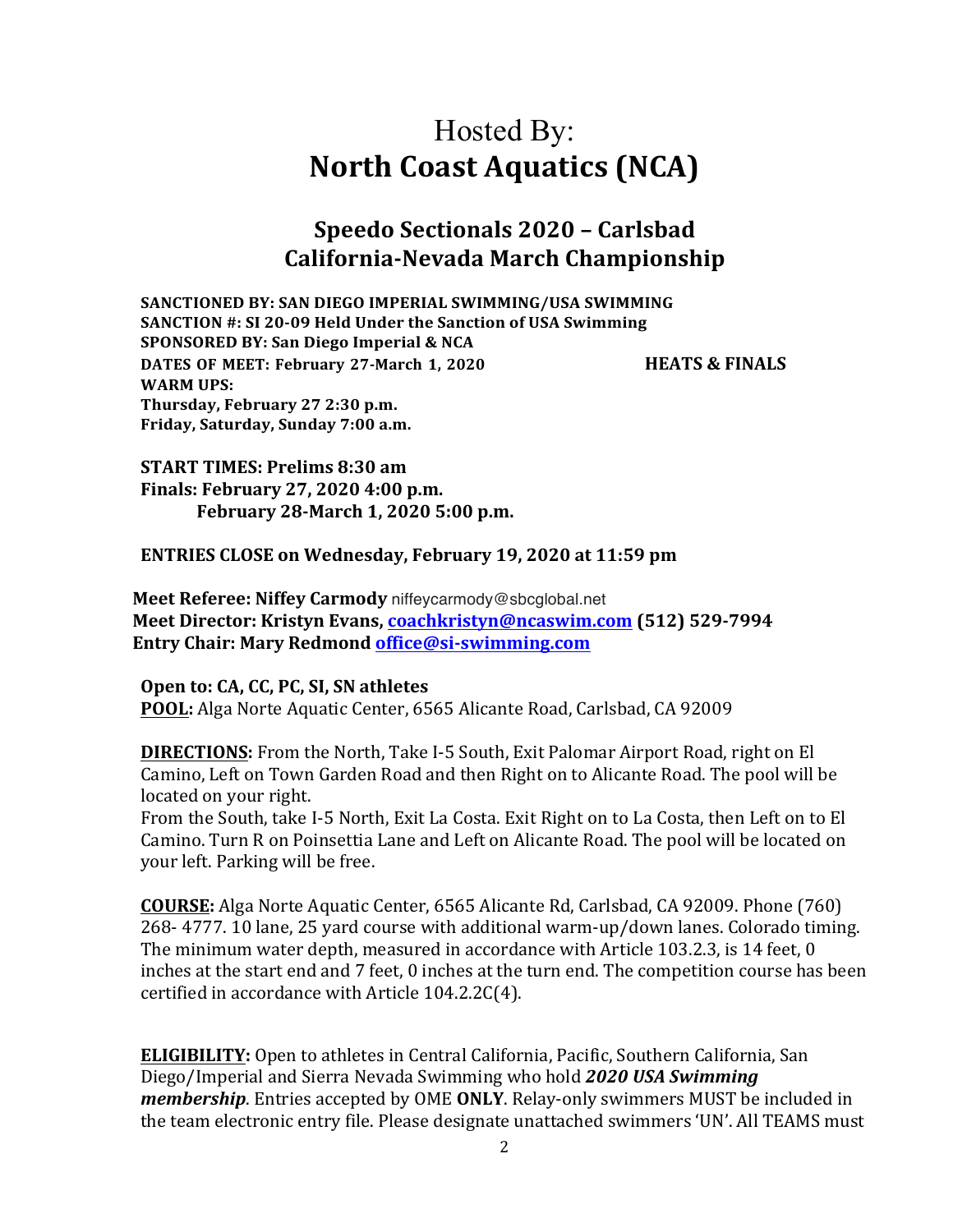be 2020 registered and have 2020 approved team charters. On deck registration is NOT permitted. If an entering team is not 2020 registered, all swimmers must swim as unattached "UN" at this meet and may not compete in relays

**QUALIFYING TIMES:** must be achieved **between December 1, 2018, and February 20, 2020**. Short Course Yard (SCY) qualifying times will be seeded first, followed by Long Course Meter (LCM), Short Course Meter (SCM), Bonus SCY, Bonus LCM, Bonus SCM. Athletes may compete in no more than  $six(6)$  individual events (may enter all events qualified). Swimmers may compete in no more than three (3) individual events per day. A swimmer with 5 or fewer qualifying times may enter one (1) additional bonus event (labeled "B" on entry), IF he/she has achieved the listed bonus time standard. NEW (no updates) entry times achieved 2/19/20-2/26/20 will be entered by the Meet Entry Chair when submitted by e-mail by MIDNIGHT 2/26/20 to office@si-swimming.com If a qualifying time is achieved in an event that the athlete has currently entered as bonus event, he/she can use the qualifying time to enter that event and add an additional bonus event, as long as he/she has five  $(5)$  or fewer total qualifying events.

**COACHES MEETING:** 2:00 pm, Thursday, February 27<sup>th</sup>, 2020, at Alga Norte Aquatic Center. Meet management; working with the Meet Referee and Admin Referee will post a "Coaches Meeting Notes" on the host team's website as well as the sponsoring LSC web site by the beginning of this meeting. Although attendance at the meeting is not mandatory, in accordance with the rules of USA Swimming and Southern California Swimming it is mandatory that every "Coach of Record" for every entered swimmer have knowledge and understanding of everything listed in the Meet Information; adjustments to the Meet Information as announced as well as those items listed in the "Coaches Meeting Notes" before participation in the competition by the swimmer for whom they are "Coach of Record."

### **ENTRY INTO THE MEET**

### **ENTRY: All entries must be submitted and received electronically via USA Swimming OME.** OME is the ONLY method of entry.

**ENTRY FEES:** \$14.00 per Individual Event and a \$15 per Swimmer surcharge must accompany team entry form (plus \$2/swimmer for OME entry). **Relays: \$32.00 per relay team entered. Relay only swimmers MUST be listed on team entry form and pay** swimmer surcharges. Relay only swimmers may NOT be deck entered. There are no **refunds.**

**Time Trials entry fee: \$15.** 

**ENTRIES CLOSE: OME** entries will close on Wednesday, February 19, 2020 at 11:59 pm. NEW (no time updates) entry times achieved  $2/20/20$ -  $2/26/20$  will be entered by the Meet Entry Chair when submitted by e-mail by MIDNIGHT  $2/26/20$  office@siswimming.com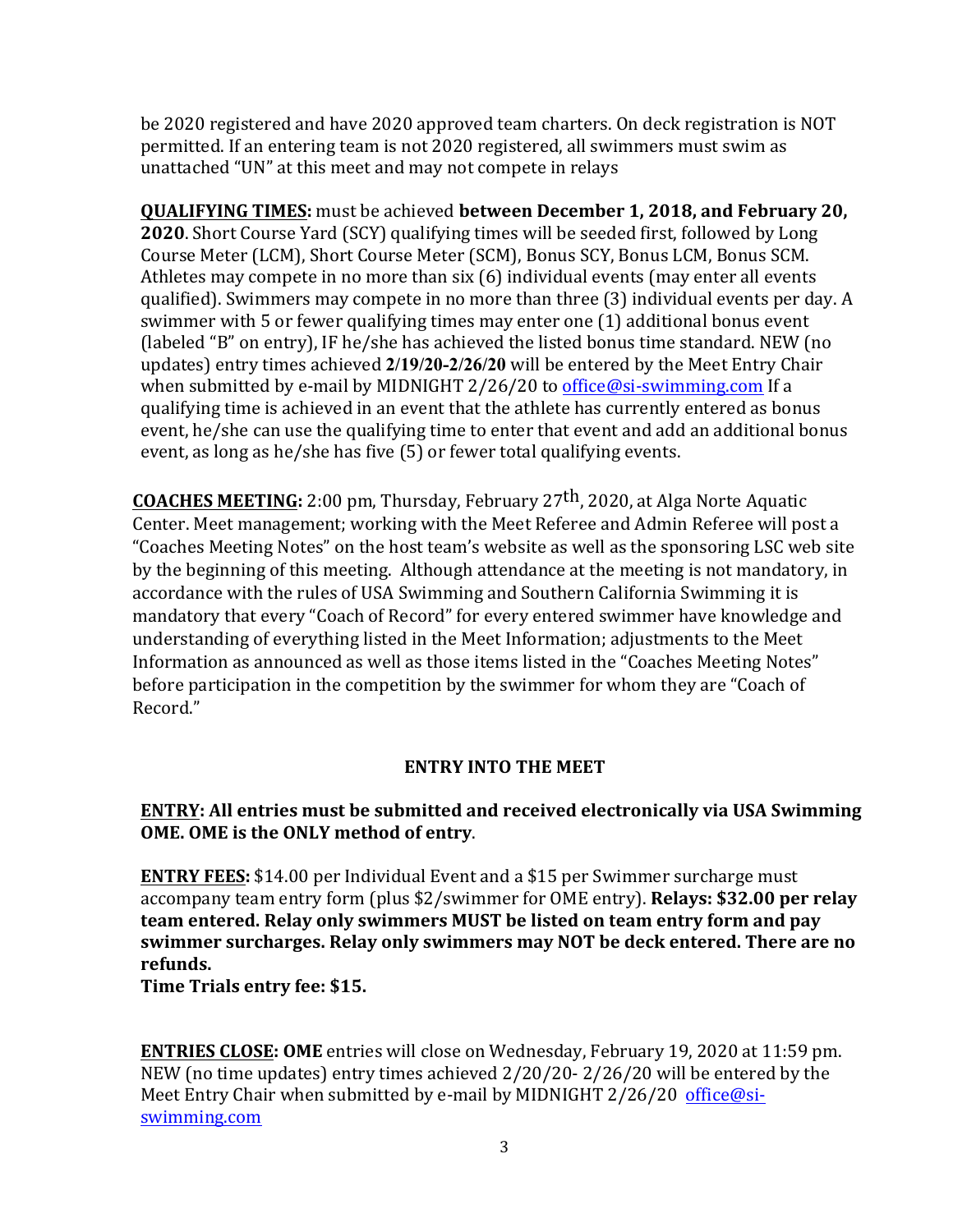#### **RULES AND PROCEDURES**

**MEET REFEREE:** Niffey Carmody (niffeycarmody@sbcglobal.net) Any questions regarding the conduct of the meet should be made directly to the Meet Referee. Meet management in conjunction with the Meet Referee and the Admin Referee reserves the right to make changes in the published meet information regarding any of the sessions based on calculations made after the initial entry deadline and the entries received. If this is necessary an announcement will be made on the host team's website as well as the sponsoring LSC web site along with the announcement of the psych sheets and entry information. So as to not delay the release of the Psych Sheets, Timelines will be released within 24-hours after the "Late Entries Deadline".

- *A FLIGHT DECISION WILL BE ANNOUNCED ON MONDAY, February 24th on the LSC website.*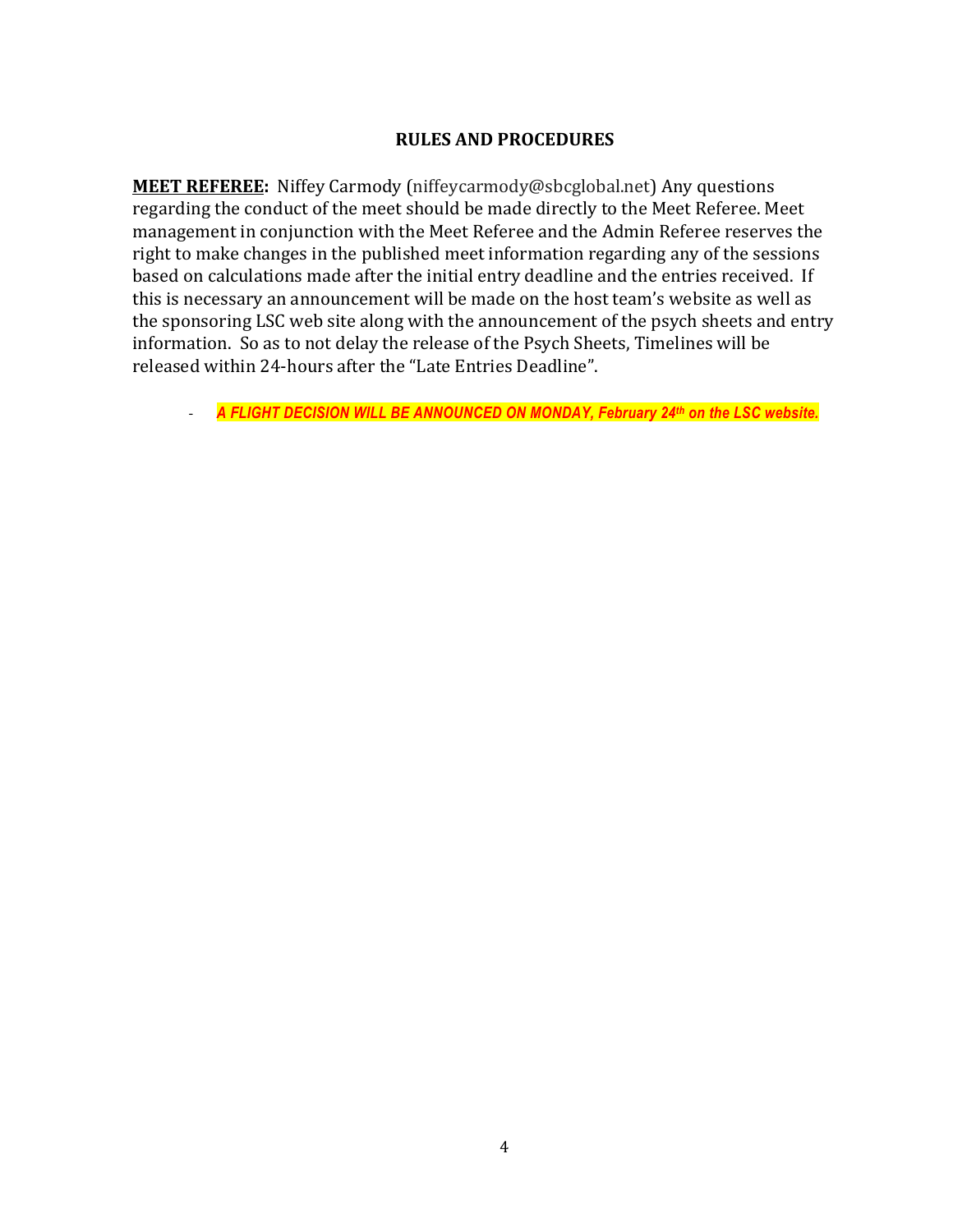**RULES:** USA Swimming Rules and National Championship procedures will govern. Meet entry times must be designated 'Y' for yards or 'L' for meters. The National Championship scratch procedures will be used for prelims and finals. In order, there will be a "C", "B" and "A" Final for all events except 1000 and 1650 freestyle and relays. All entered swimmers (including RELAY ONLY) must be on a team entry form. Positive check-in for the 1000 and 1650 Freestyle is required by the day's scratch deadline.

**RECORDING DEVICES & MEDIA NOTICE:** The use of audio-visual recording devices, including cell phones, is not permitted in the locker rooms, changing areas or restrooms. Recording devices are not permitted behind the starting blocks during the starting sequence through the meet. This meet may be covered by the media, including photographs, video, web casting and other forms of obtaining images of athletes participating in the meet. Entry into this meet is acknowledgement and consent to this fact.

**DRONES:** Operation of a drone, or any other flying apparatus, is prohibited over the venue (pools, athlete/coach areas, spectator areas and open ceiling locker rooms) any time athletes, coaches, officials and/or spectators are present.

**SWIMWEAR:** Swimwear must conform to USA Swimming rule 102.8. Only swimsuits complying with FINA swimsuit specifications may be worn in any USA Swimming sanctioned or approved competition.

**DECK CHANGES:** Deck changes are prohibited.

**RACING START CERTIFICATION:** Any swimmer entered in the meet must be certified by a USA Swimming member coach as being proficient in performing a racing start, or must start each race from within the water. When unaccompanied by a member coach, it is the responsibility of the swimmer or swimmers' legal guardian to ensure compliance with this requirement.

**PROOF OF TIME:** This is a proof of time meet. The meet host will verify all entries against the USA Swimming SWIMS time database. An unverified entry time must be proven by the scratch deadline or the swimmer/relay team will be scratched from that event. Only swimmers/relay teams with verified times will be seeded. Entry times not proven by the scratch deadline shall be subject to the "Responsibility Clause" in USA Swimming Rules and Regulations (207.8.5A). **NOTE:** Proof of Time is required through SWIMS, the national times database, or recognized FINA competitions. Times must be achieved at (a) a USA Swimming sanctioned competition; (b) a USA Swimming observed competition; (c) a USA Swimming approved competition; or (d) a FINA approved competition. Times in this database are not meet entry, only proof of entered time.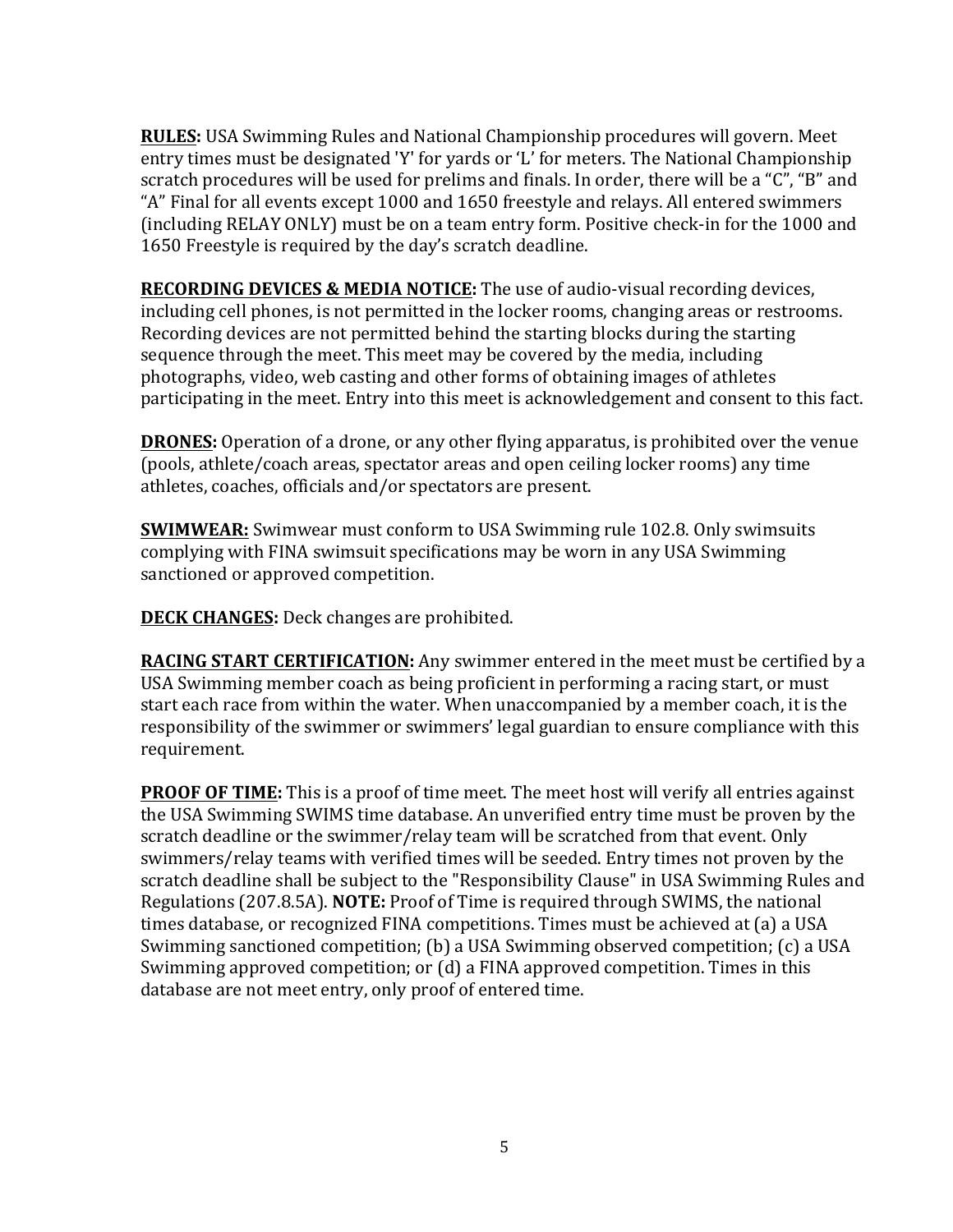SCRATCH DEADLINES: Positive check-in deadline for women's 1000 and Men's 1650 Freestyle is Thursday 2:15 pm. Scratch deadline for Friday events is Thursday 4:30 pm *in person or via email to office@si-swimming.com*. On Friday and Saturday, 30 minutes after the start of Finals is the scratch deadline for the next day's events. A swimmer who fails to scratch and 'no shows' a prelim or timed final event will be removed from all **remaining events that day and must positive check in for all subsequent individual** events. A swimmer who fails to scratch and 'no shows' a Final, will be removed from the meet. Scratches for Thursday's events may be submitted via email before 2:00 **pm Thursday to office@si-swimming.com.** Scratches for Friday's events may be submitted via email before 4:30 p.m. Thursday to **office@si-swimming.com.** 

**POSITIVE CHECK\_IN: Positive check in is required for all Relays, 500 Free, 400 IM, 1,000 Free and 1650 Free events. The Women's 1000 Freestyle and Men's 1650 Freestyle deadline is Thursday, February 27th at 2:15 PM. To be seeded by time, the Women's 1650 and Men's 1000 Freestyle deadline is Saturday, February 29th, 30 Minutes after start of Finals. For ALL RELAYS the scratch deadline is 30 Minutes after start of the Finals the day before the next day's events.**

ALL RELAYS: Relays may be scratched by the scratch deadline for the next day's **events.**

**SPECIAL NOTES: 1) ALL preliminary heats of individual events will be swum fastestto-slowest except "Sunday's Distance Events"; 2)** The 500 Freestyle, 400 IM and 1000/1650 Freestyle (except fastest heat on Sunday) will be swum alternating women and men's heats. **3)** The 500 Free and 400 IM will be swum as the last event of the **Prelims** on the day of that event but will be swum in event order during the Finals; 4) Sunday's 1000 Free & 1650 Free will be swum in accordance with the National Championship protocol (the physiology rule) with the second to the last heat of the Men's event finishing one-hour before the announced start time for Sunday's Finals. All other heats will be seeded slowest to fastest alternating women and men "backing up to Finals"; **5)** During the Finals on Sunday, the Fastest heat of women's 1650 Freestyle (#27) will be swum after the men's 100 Freestyle A Final (Event #26). Fastest heat of the men's 1000 ( $\#30$ ) will be swum after the men's 200 Backstroke A Final ( $\#29$ ); **6) A & B Flights are a possibility.** If the timeline warrants, the preliminary heats will be swum in 'A' and 'B' flights. There will be 7 preliminary heats of each event in the 'A' flight followed by a brief 'practice start' break, followed by the 'B' flight for the remaining heats. The Meet Referee and Meet Director reserve the right to either flight the meet or run two courses, depending on entries. The two courses will be MENS/WOMENS if the timeline warrants it. The meet start time for one course would remain 8:30AM and if two courses

### *FLIGHT/COURSE DECISION WILL BE ANNOUNCED MONDAY, February 24th, 2020, on the* LSC and NCA website: .

were needed then the start times would be 9:00AM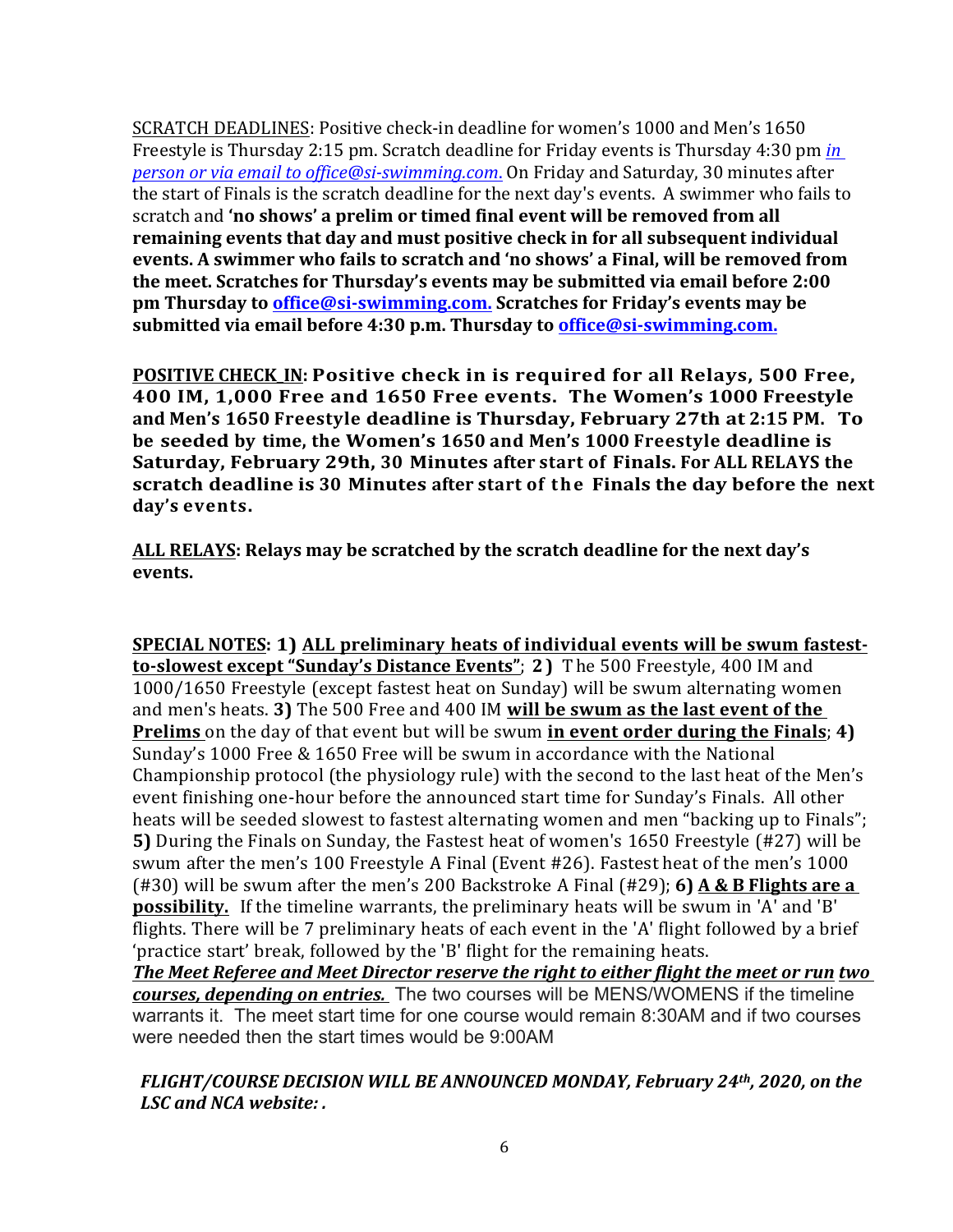Finals: Finals will be composed of a Bonus Finals, Consolation Final, and Championship Final  $\overline{\text{swum}}$  in that order, with 10 swimmers qualifying for each Final Heat. The top 40 qualifiers must scratch if they do not wish to swim in finals.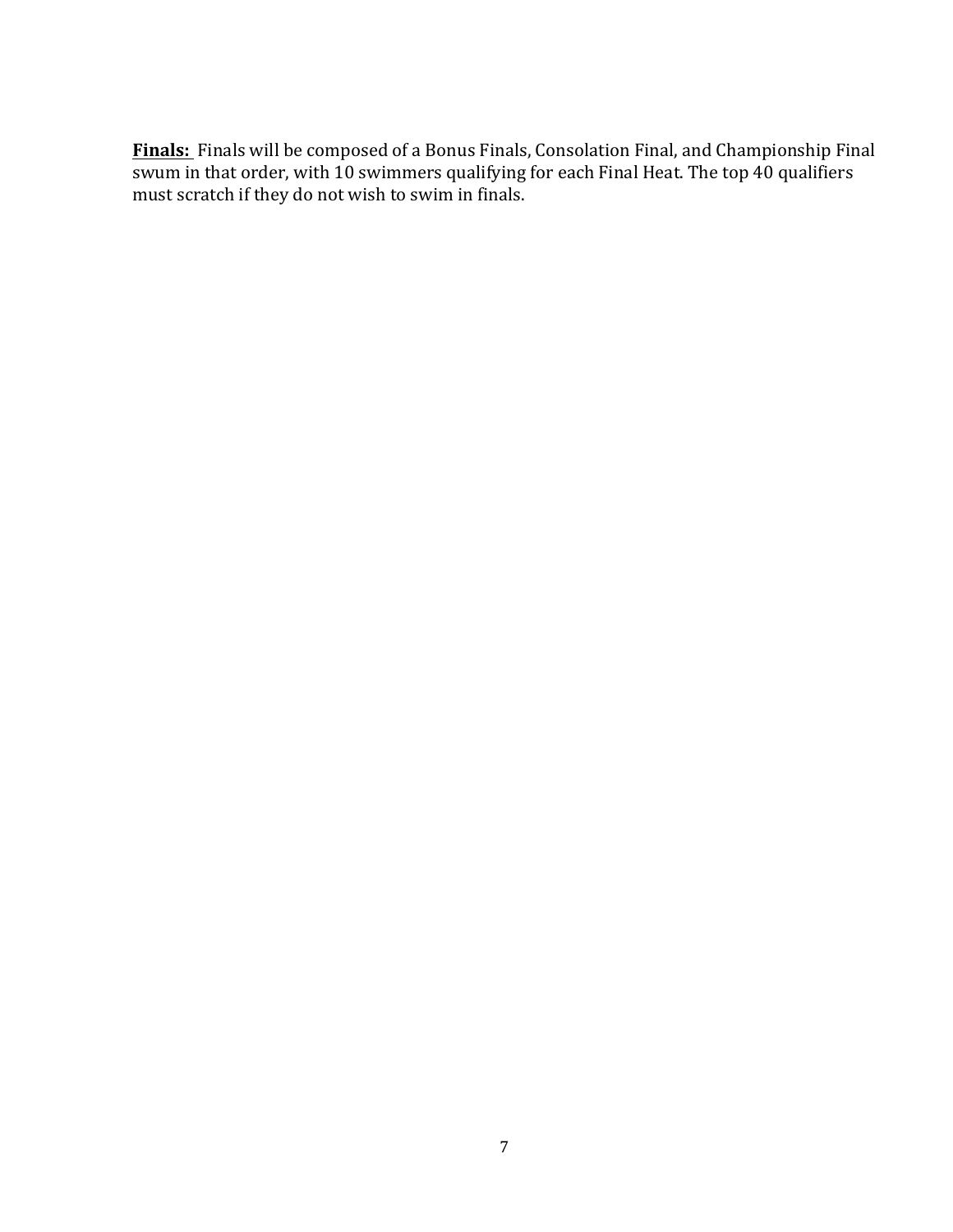**RELAYS:** A team may enter no more than two relays in each relay event. Relays must be pre-entered; relay times must be provable by team or aggregate. A swimmer may be used only once to prove a relay in each relay event. Relays must scratch by the scratch deadline for the day swum. **Relay Only swimmers must be listed on the team entry form.** Relays will be contested at the end of Finals Friday through Sunday. Relays will be swum in the National format: fastest two heats of women (slow to fast), fastest two heats of men (slow to fast), remaining heats alternating women and men, fast to slow. There will be an option to swim the Medley Relay on Sunday at the conclusion of prelims (before the 1650/1000 freestyle). Sunday afternoon relays will be swum fast to slow. Option must be declared by scratch deadline (5:30 pm) on Saturday.

There will be a 10 minute break following the last individual event before starting the relays.

**AWARDS:** Team awards: first through third place in each division. Large, Medium, and Small Team Divisions will be based on the number of individual events entered by a team. High point award: The top male and female swimmer. Individual event awards: first through eighth place. Relay awards: first through third place.

Scoring to be as follows: 38- 34-33-32-31-30-29-28-27-26; 24-21-20-19-18-17-16-15-14- $13$ ;  $11-9-8-7-6-5-4-3-2-1$ :relay scoring will have double the point value. Divisional scoring will be based on the 30places, points applied towards team's overall score in team's division. No tiered Scoring by Division.

There will be a "Coach of the Meet" award to be balloted on the final day of the meet during preliminaries.

**TIME TRIALS:** Sanction: #SI 20-10 Held Under the Sanction of USA Swimming Entry Fee: \$15.00 per event (enter at Admin Table). Limit: two (2) for the meet Time Trials will be swum, time permitting, at the discretion of the meet referee. Open to swimmers entered in individual events. Based on meet entries Time Trials **may** be opened to Relay Only swimmers; decision made and announced Monday, February 24<sup>th</sup>, 2020.

**WARM-UP:** Friday through Sunday: From 7:00-8:20 am and 3:30– 4:00 p.m. the competition course will be open for general warm-up - NO DIVING. From  $7:30-8:20$  am and  $4-4:50$  pm  $-$ Competition Pool Lanes  $1 \& 8$  will be designated for push-pace work:  $2 \& 7$  will be sprint lanes, one-way from the blocks under USA Swimming member coach supervision. Practice starts only in the sprint lanes. Pace or sprint lanes may be opened as needed by the referee. Lanes will be available for warm-up/cool down at all times in the separate warm- up pool. No Diving at any time in this pool. Pace lanes in that pool will be designated by the referee, as needed. No paddles, boards or fins will be allowed in the competition course.

Swimmers must enter the pool feet first while maintaining at least one hand on the pool deck until both feet touch the water (3-point entry). NO DIVING or JUMPING allowed from the blocks or the edge of the pool

**CLOSED DECK:** Please note, this meet will be run with a **CLOSED DECK**. Only coaches, officials, athletes and volunteers will be permitted on deck. You will need a meet credential to be on deck. Primary athlete seating will be on the adjacent patio in a covered, heated tent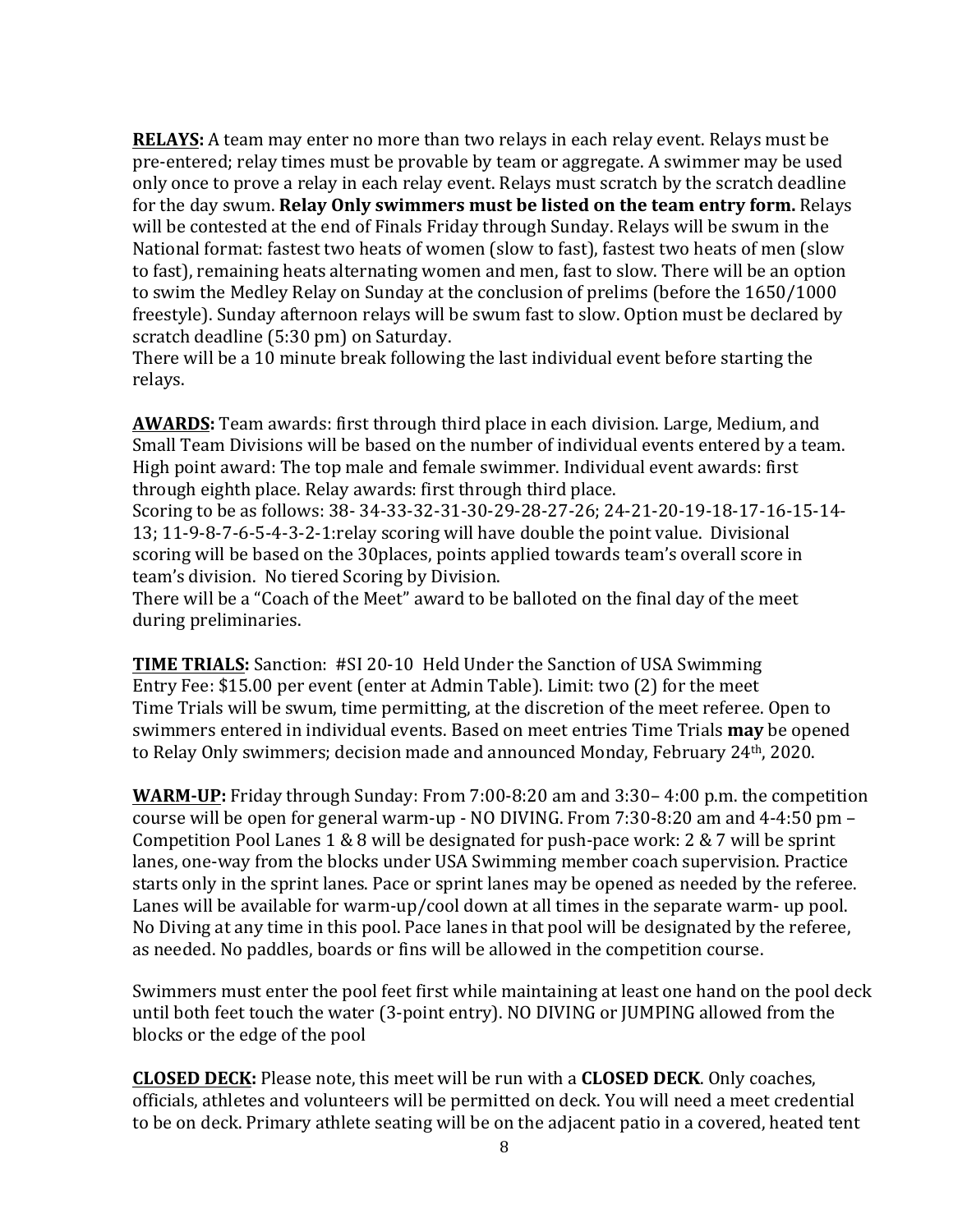area. If possible, athletes should bring chairs. Limited athlete seating will also be available in designated sections of the indoor bleachers

### **Concussion Training Required in California**

- California has modified existing school concussion law to apply the concussion requirements to youth sports organizations in which athletes participate, **including swimming.**
- **These requirements will also apply to out of state coaches whose swimmers are attending meets in California.**

All links can be found on **www.si-swimming.org** under the 2019 registration forms tab.

**OFFICIALS:** This meet has been approved as an Officials Qualifying Meet (QM15 ------) for N2 and N3 certification and recertification. Please see the San Diego Imperial Swimming web site (www.si-swimming.com) for applications to officiate at this meet. Officials meeting will be held 45 minutes before the start of each session. All officials are required to attend the officials briefing. Officials dress for prelims will be white polo shirt tucked into navy blue pants, skirt or shorts with a belt, white socks and shoes. No shorts will be permitted for finals. Officials will wear white polo shirt for finals with navy pants or skirt and white shoes.

**HOTEL INFORMATION:** Hotel information will be provided on the NCA website as it becomes available. Please check https://ncaswim.com/sectionals2019/ for available rates.

### FOR INFORMATION: COACH KRISTYN EVANS, MEET DIRECTOR, **COACHKRISTYN@NCASWIM.COM OR (512) 529-7994 (CELL). IT IS UNDERSTOOD AND AGREED THAT USA SWIMMING SHALL BE FREE FROM ANY** LIABILITIES OR CLAIMS FOR DAMAGES ARISING BY REASON OF INJURIES TO ANYONE **DURING THE CONDUCT OF THE**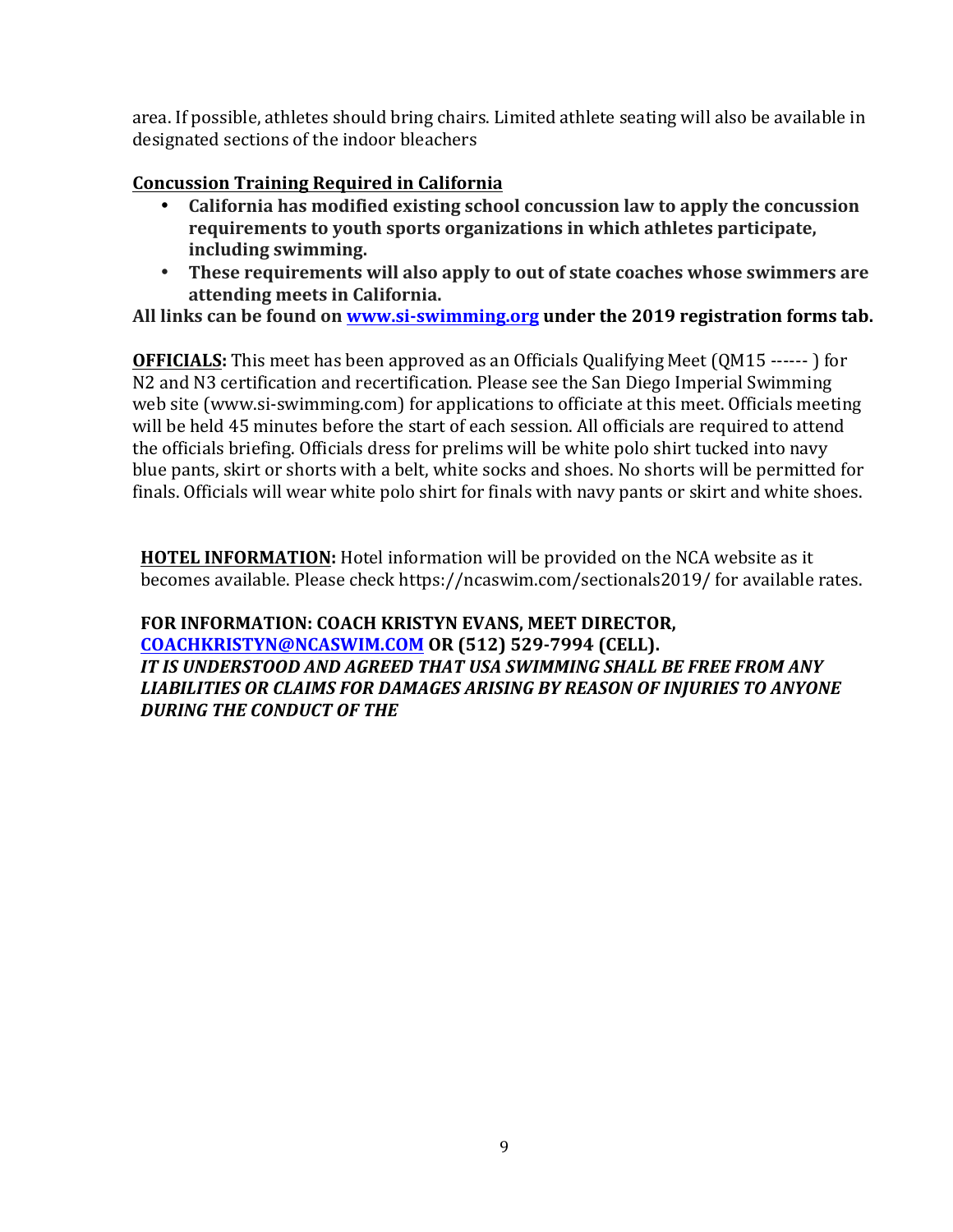| <b>WOMEN</b>                | <b>YARDS</b> | <b>METERS</b> | <b>EVENTS</b>       | <b>YARDS</b> | <b>METERS</b> | <b>MEN</b>     |
|-----------------------------|--------------|---------------|---------------------|--------------|---------------|----------------|
| THURSDAY, FEBRUARY 27, 2020 |              |               |                     |              |               |                |
| $\mathbf{1}$                | 10:39.89     | 9:36.09       | 1000 Y Freestyle    |              |               |                |
|                             |              |               | 1650 Y Freestyle    | 16:43.89     | 17:13.49      | $\overline{2}$ |
| FRIDAY, FEBRUARY 28, 2020   |              |               |                     |              |               |                |
| 3                           | 59.19        | 1:07.19       | 100 Y Butterfly     | 52.89        | 1:00.89       | $\overline{4}$ |
| $\overline{5}$              | 5:10.69      | 4:39.69       | 500 y Freestyle**   | 4:47.79      | 4:21.09       | 6              |
| $\overline{7}$              | 59.49        | 1:09.49       | 100 Y Backstroke    | 53.89        | 1:03.29       | 8              |
| $\overline{9}$              | 2:10.49      | 2:31.09       | 200 Y Ind. Medley   | 1:58.19      | 2:18.39       | 10             |
| 11                          | 4:02.69      | 4:36.09       | 400 Y Medley        | 3:38.99      | 4:09.69       | 12             |
|                             |              |               | Relay               |              |               |                |
| SATURDAY, FEBRUARY 29, 2020 |              |               |                     |              |               |                |
| 13                          | 2:10.09      | 2:27.99       | 200 Y Butterfly     | 1:58.89      | 2:15.89       | 14             |
| 15                          | 1:07.59      | 1:18.79       | 100Y                | 1:00.89      | 1:11.29       | 16             |
|                             |              |               | <b>Breaststroke</b> |              |               |                |
| 17                          | 1:56.29      | 2:12.99       | 200 Y Freestyle     | 1:45.79      | 2:03.09       | 18             |
| 19                          | 4:39.09      | 5:20.09       | 400 Y Ind.          | 4:14.69      | 4:55.09       | 20             |
|                             |              |               | Medley**            |              |               |                |
| 21                          | 24.89        | 28.69         | 50 Y Freestyle      | 22.19        | 25.89         | 22             |
| 23                          | 8:00.19      | 9:05.59       | 800 Y Free Relay    | 7:15.29      | 8:15.69       | 24             |
| SUNDAY, MARCH 1, 2020       |              |               |                     |              |               |                |
| 25                          | 53.99        | 1:01.89       | 100 Y Freestyle     | 48.19        | 56.09         | 28             |
| 27                          | 17:46.59     | 18:22.99      | 1650 Y Freestyle    |              |               |                |
| 28                          | 2:08.59      | 2:29.19       | 200 Y Backstroke    | 1:57.29      | 2:17.39       | 29             |
|                             |              |               | 1000 Y Freestyle    | 9:59.49      | 9:04.69       | 30             |
| 31                          | 2:28.19      | 2:49.69       | 200 Y               | 2:13.29      | 2:35.79       | 32             |
|                             |              |               | <b>Breaststroke</b> |              |               |                |
| 33                          | 3:41.79      | 4:11.59       | 400 Y Free Relay    | 3:18.59      | 3:46.89       | 34             |

# **Speedo Sectionals 2020 Carlsbad Order of Events and Time Standards**

\*\*These events (500 Freestyle and 400 IM) will be the last events swum in prelims but swum during the event order in finals. These events will be seeded alternating Women and Men.

**NOTE: All Preliminary Events (except Sunday's Distance Events) will be seeded Fastest to Slowest.**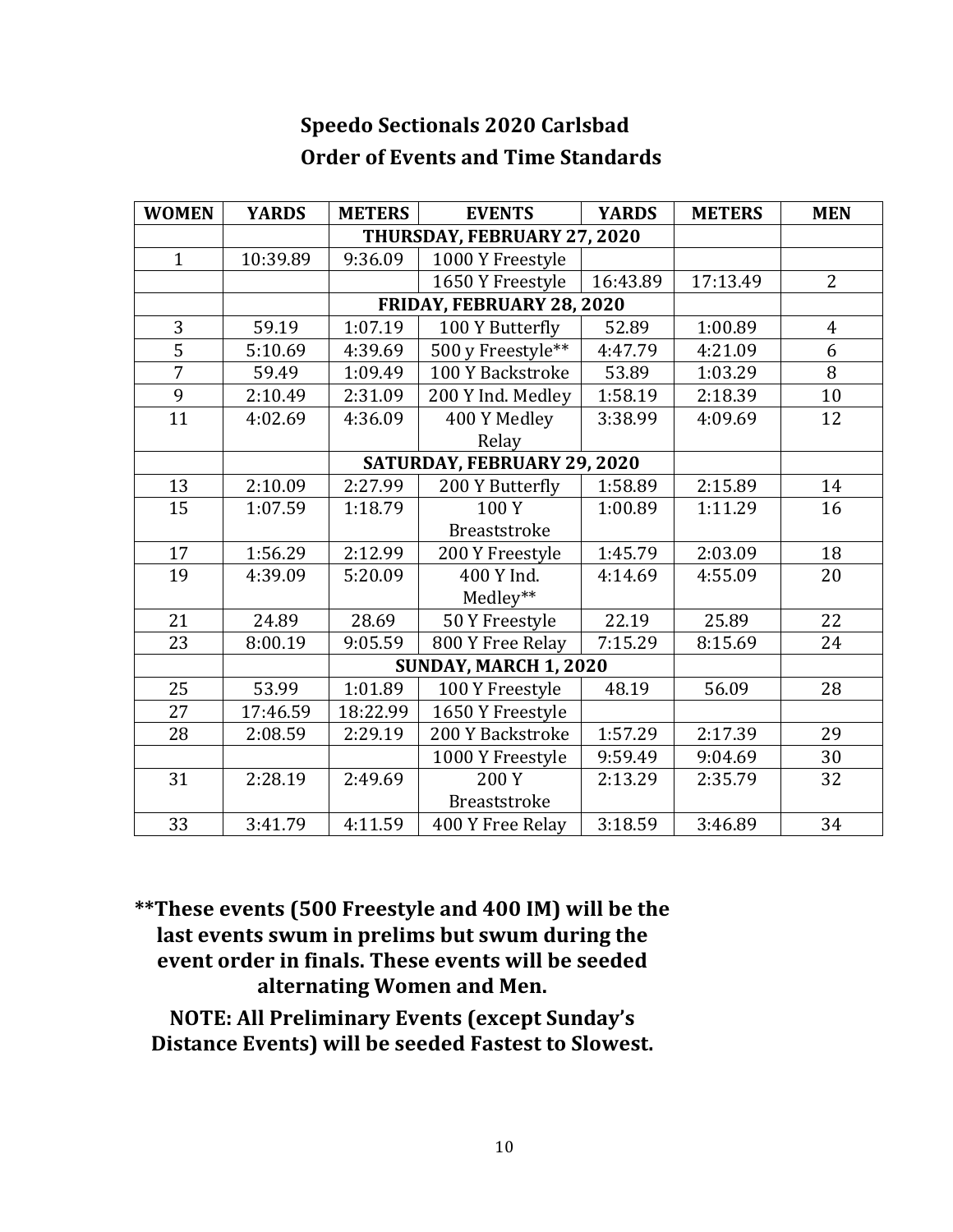## **Speedo Sectionals 2020-Carlsbad Bonus Time Event Standards**

**WOMEN MEN**

| <b>Yards</b> | <b>Meters</b> | <b>Event</b>                   | <b>Yards</b> | <b>Meters</b> |
|--------------|---------------|--------------------------------|--------------|---------------|
| 25.69        | 29.49         | 50 Y Freestyle                 | 22.79        | 26.59         |
| 55.49        | 1:03:69       | 100 Y Freestyle                | 49.49        | 57.69         |
| 1:59.59      | 2:16.69       | <b>200 Y Freestyle</b>         | 1:48.79      | 2:06.59       |
| 5:19.49      | 4:47.59       | 500 Y Freestyle                | 4:55.99      | 4:28.49       |
| 10:57.99     | 9:52.49       | 1000 Y Freestyle               | 10:16.39     | 9:20.09       |
| 18:16.79     | 18:54.19      | 1650 Y Freestyle               | 17:12.29     | 17:42.79      |
| 1:01.19      | 1:11.39       | <b>100 Y Backstroke</b>        | 55.39        | 1:05.09       |
| 2:12.29      | 2:33.39       | <b>200 Y Backstroke</b>        | 2:00.59      | 2:21.29       |
| 1:09.49      | 1:20.99       | <b>100 Y Breaststroke</b>      | 1:02.59      | 1:13.29       |
| 2:32.39      | 2:54.49       | <b>200 Y Breaststroke</b>      | 2:17.09      | 2:40.19       |
| 1:00.89      | 1:09.09       | 100 Y Butterfly                | 54.39        | 1:02.59       |
| 2:13.79      | 2:32.19       | <b>200 Y Butterfly</b>         | 2:02.19      | 2:19.79       |
| 2:14.19      | 2:35.39       | <b>200 Y Individual Medley</b> | 2:01.59      | 2:22.29       |
| 4:46.99      | 5:29.09       | <b>400 Y Individual Medley</b> | 4:21.89      | 5:03.49       |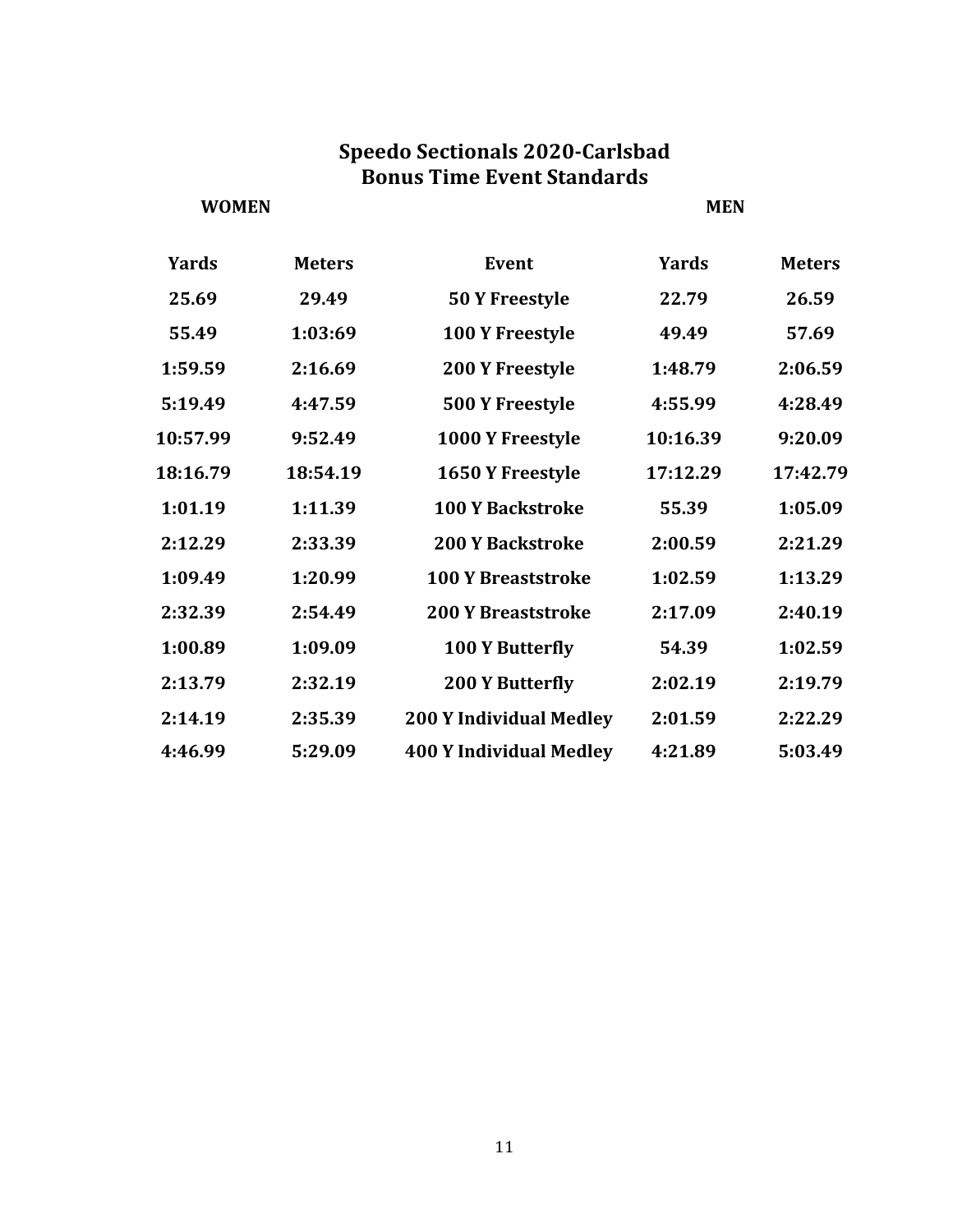| Speedo Sectionals 2020 - Carlsbad California-Nevada Championship<br>February 27-March 1st, 2020<br>Carlsbad, CA<br><b>Team Information Sheet</b>                                                                                                                                              |
|-----------------------------------------------------------------------------------------------------------------------------------------------------------------------------------------------------------------------------------------------------------------------------------------------|
|                                                                                                                                                                                                                                                                                               |
| LSC:                                                                                                                                                                                                                                                                                          |
|                                                                                                                                                                                                                                                                                               |
|                                                                                                                                                                                                                                                                                               |
| Asst. Coach: <u>Carl Communication</u>                                                                                                                                                                                                                                                        |
| Team Address: No. 1996. The Second Second Second Second Second Second Second Second Second Second Second Second Second Second Second Second Second Second Second Second Second Second Second Second Second Second Second Secon<br><u> 1989 - Johann Stoff, amerikansk politiker (d. 1989)</u> |
| <u> 1989 - Johann Stoff, amerikansk politiker (d. 1989)</u>                                                                                                                                                                                                                                   |
| Phone: Phone and Phone and Phone and Phone and Phone and Phone and Phone and Phone and Phone and Phone and Phone and Phone and Phone and Phone and Phone and Phone and Phone and Phone and Phone and Phone and Phone and Phone                                                                |
|                                                                                                                                                                                                                                                                                               |
| Where is team staying?                                                                                                                                                                                                                                                                        |
|                                                                                                                                                                                                                                                                                               |
| Cell Phone:<br><u> 1989 - Johann Barn, mars ar breist fan de Amerikaanske kommunent fan de Amerikaanske kommunent fan de Amerika</u>                                                                                                                                                          |

Total number of 2020 USA-Swimming Certified Coaches in attendance: \_\_\_\_\_\_\_\_

### *Please complete this form and submit it with your entries.*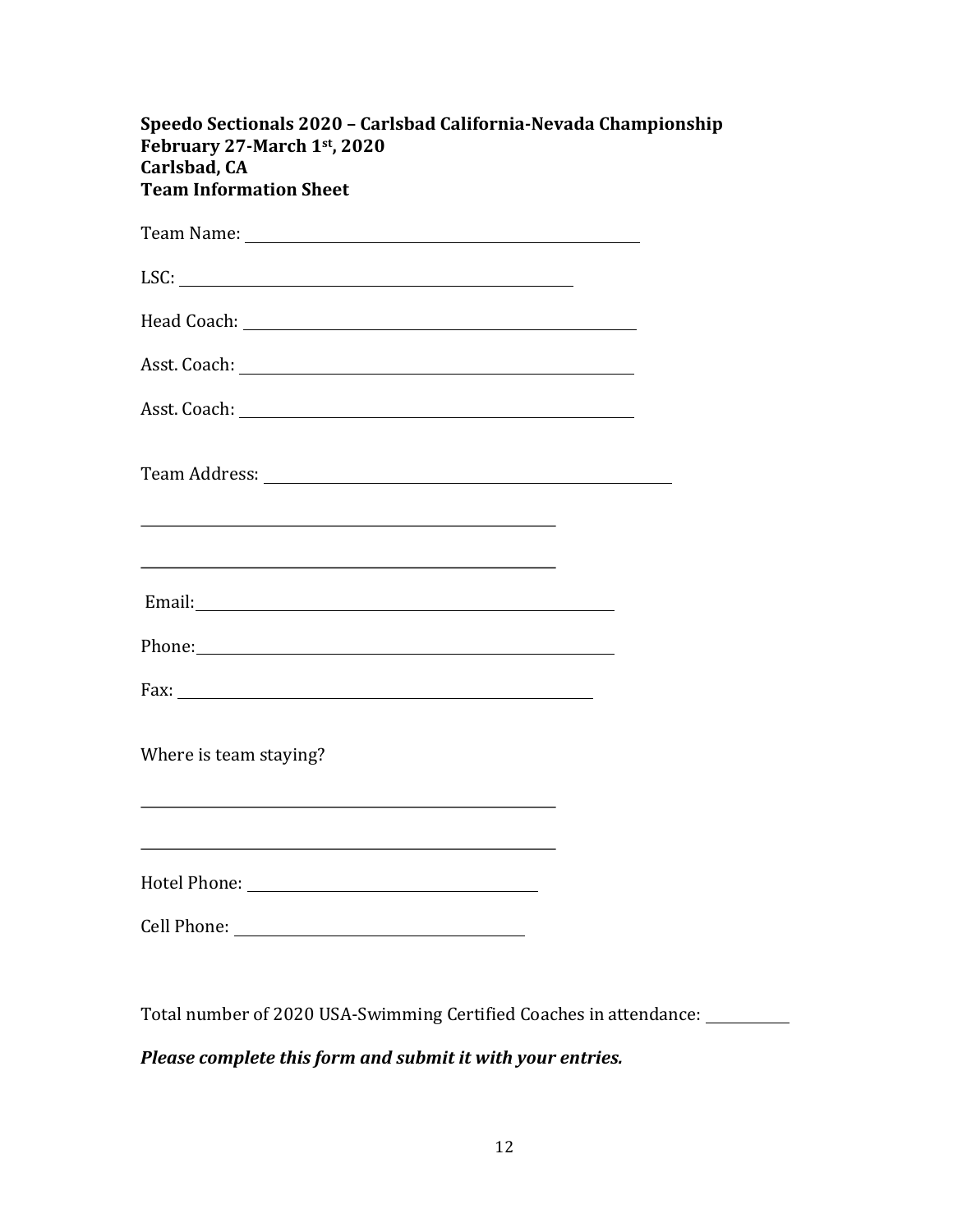### **Speedo Sectionals 2020– Carlsbad California-Nevada March Championship Relay Entry & Proof of Time**

CLUB: USA-Swimming Code: 

For each relay team listed, list the qualifying time that can be proven for each team, team time or aggregate, and the swimmers' names and times. The named swimmers may be "relay only" members. A swimmer may be listed once per relay event. Any swimmer listed on the Official Team Entry may compete on any entered relay team. An aggregate relay entry time must include the individual times of all four swimmers. Reminder: Relay-only swimmers MUST be included in the team electronic entry file; relay- only swimmers may NOT be deck-entered.

#### Event 11 - Women's 400Yard Medley Relay - Friday, February 28<sup>th</sup>, 2020 *Time Standards: 4:02.69 Y/4:36.09 L*

| Relay A Entry Time                                                                                    |                                                                             |
|-------------------------------------------------------------------------------------------------------|-----------------------------------------------------------------------------|
| $1.$ 2.                                                                                               |                                                                             |
| $\overline{\phantom{a}}$ 3.                                                                           | $\overline{A}$ .                                                            |
| Relay B Entry Time                                                                                    |                                                                             |
| $1.$ 2.                                                                                               |                                                                             |
| $\begin{array}{c c c c c} \hline \text{3.} & \text{5.} & \text{6.} & \text{6.} \\ \hline \end{array}$ |                                                                             |
| Event 12 - Men's 400Yard Medley Relay - Friday, February 28th                                         |                                                                             |
| Time Standards: 3:38.99 Y/4:09.69 L                                                                   |                                                                             |
| Relay A Entry Time                                                                                    |                                                                             |
| $1.$ 2.                                                                                               |                                                                             |
| $\frac{3}{2}$                                                                                         | $-4.$                                                                       |
| Relay B Entry Time                                                                                    |                                                                             |
| $1.$ 2.                                                                                               |                                                                             |
| $3.$ 4.                                                                                               |                                                                             |
|                                                                                                       | Event 23 - Women's 800 Yard Freestyle Relay - Saturday, February 29th, 2020 |
| Time Standards 8:00.19 Y/9:05.59 L                                                                    |                                                                             |
| Relay A Entry Time                                                                                    |                                                                             |
|                                                                                                       |                                                                             |
| $\begin{array}{c}\n3.\n\end{array}$                                                                   | $\overline{A}$ .                                                            |
| Relay B Entry Time                                                                                    |                                                                             |
| $1.$ 2. $2.$                                                                                          |                                                                             |
| $\begin{array}{c} 3. \end{array}$                                                                     | 4. $\overline{\phantom{a}}$                                                 |
|                                                                                                       | Event 24 - Men's 800 Yard Freestyle Relay - Saturday, February 29th         |
| Time Standards: 7:15.29 Y/8:15.69 L                                                                   |                                                                             |
| Relay A Entry Time                                                                                    |                                                                             |
|                                                                                                       | 2.                                                                          |
| $\begin{array}{c}\n3.\n\end{array}$                                                                   | $-4.$                                                                       |
| Relay B Entry Time                                                                                    |                                                                             |
| $1.$ 2.                                                                                               |                                                                             |
|                                                                                                       | $\overline{A}$ .                                                            |
|                                                                                                       |                                                                             |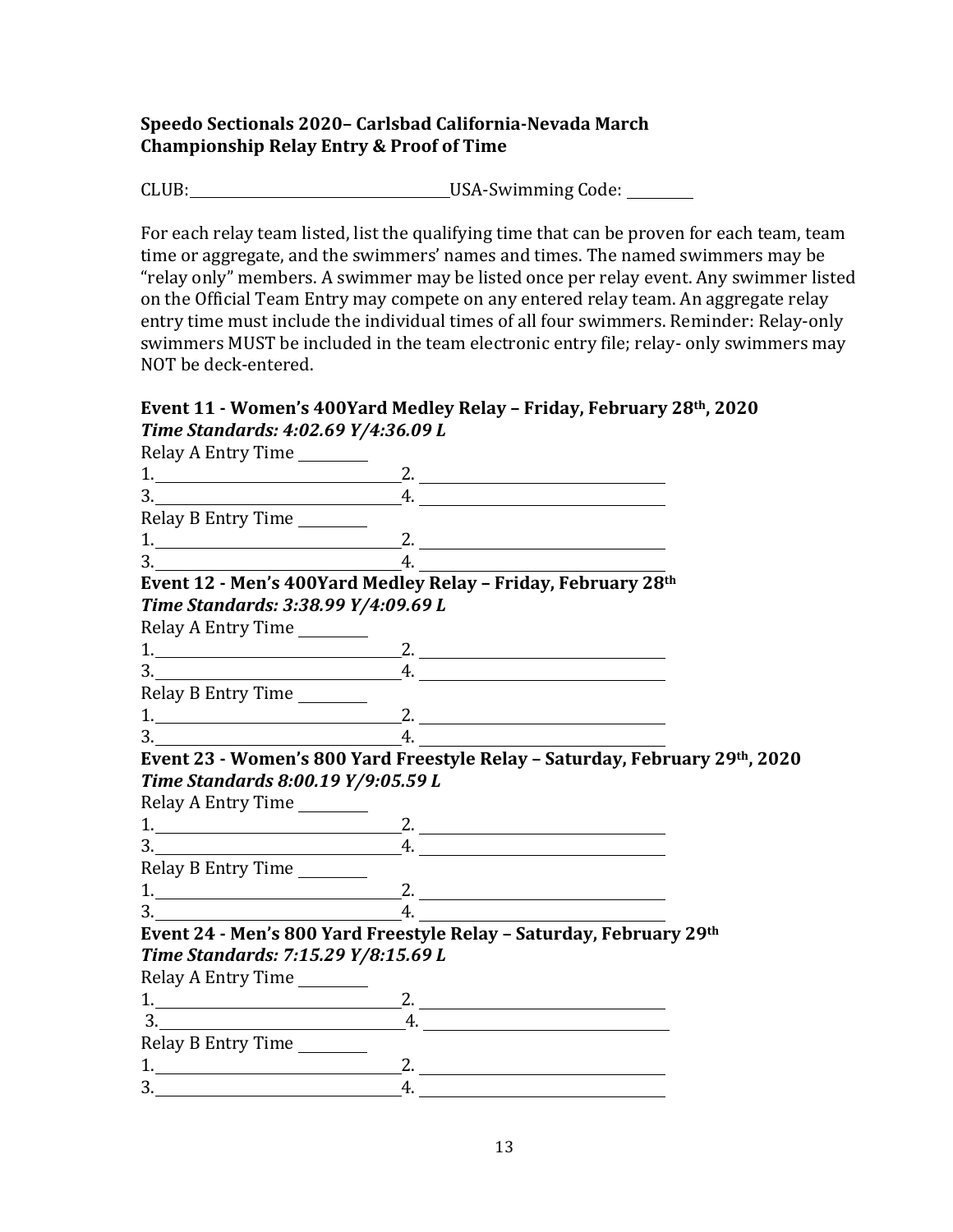# **Event 33 - Women's 400 Yard Freestyle Relay - Sunday, March 1st, 2020**

| Time Standards: 3:41.79 Y/4:11.59 L |                                                               |
|-------------------------------------|---------------------------------------------------------------|
| Relay A Entry Time                  |                                                               |
| 1.                                  |                                                               |
| $\overline{\mathbf{3.}}$            | 4.                                                            |
| Relay B Entry Time                  |                                                               |
|                                     | 2.                                                            |
| 3.                                  |                                                               |
|                                     | Event 34 - Men's 400 Yard Freestyle Relay - Sunday, March 1st |
| Time Standards: 3:18.59 Y/3:46.89 L |                                                               |
| Relay A Entry Time                  |                                                               |
|                                     |                                                               |
| $\begin{array}{c} 3. \end{array}$   |                                                               |
| Relay B Entry Time                  |                                                               |
|                                     |                                                               |
|                                     |                                                               |
| 1.                                  |                                                               |